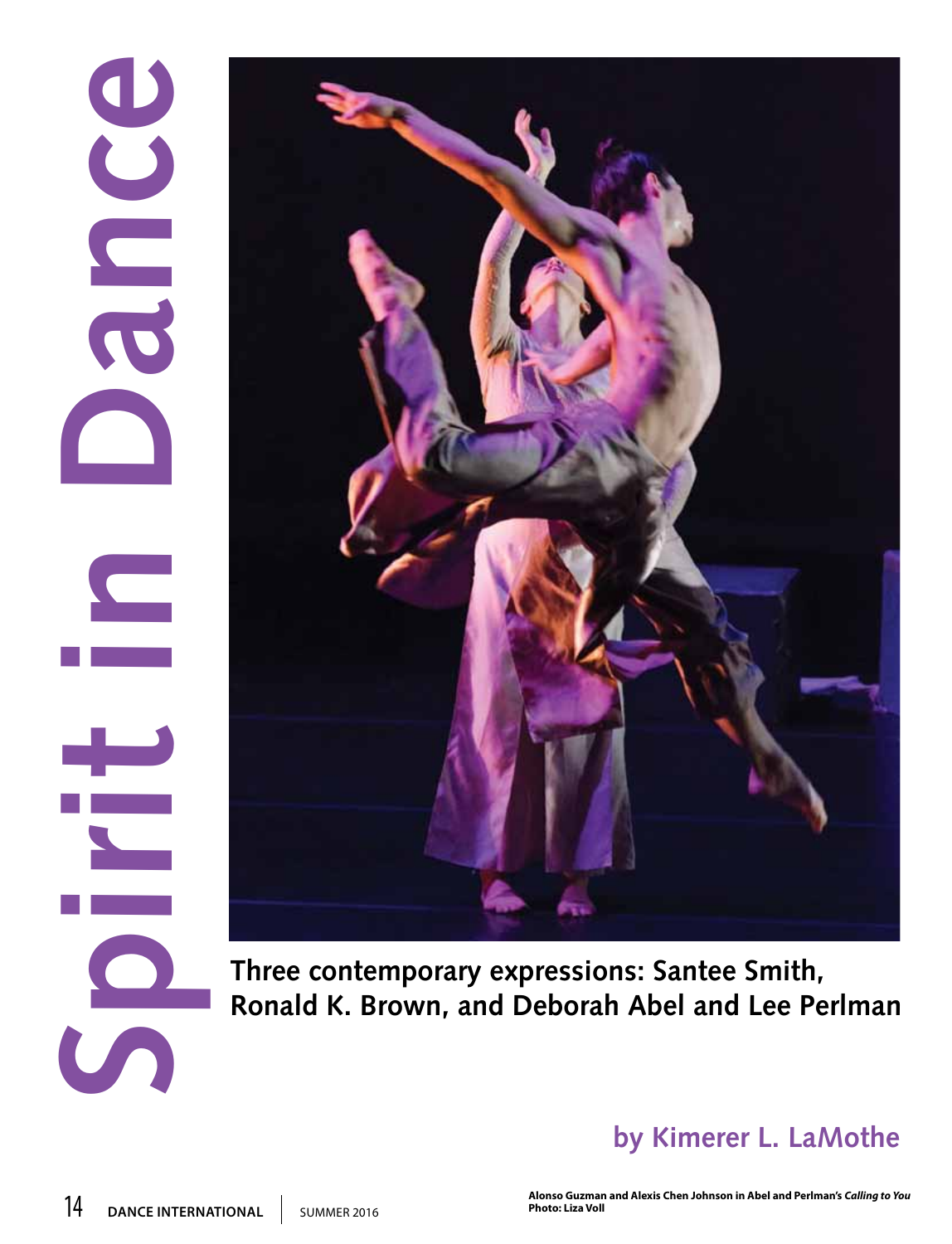n North America since colonial times, many Western scholars and practitioners of dance have regarded religion with suspicion and hostility. That's not surprising. From the 16th to the 20th centuries, Christian missionaries, supported by the empires of Britain, France and Spain, fought to eliminate indigenous dancing from what is now Canada and the United States, especially when that dancing occurred in contexts that appeared to the invaders as "religious."

Nevertheless, through fierce resistance, indigenous ritual dance has persisted. And early in the 20th

century, North American modern dancers turned to previously demonized dance traditions from religions around the world and close to home, seeking inspiration in their quest to make significant, effective art for the stage. **I**

New Jersey-born Ruth St. Denis, for example, spent hours in libraries across the United States researching the cultures of India, Egypt and the Middle and Far East in order to make solo works like *The Yogi, Incense* and *Radha*. She sought to become "an instrument of spiritual revelation" through dance, rendering visible and visceral an all-embracing love for the divine. Martha Graham found inspiration in the Pueblo Indian rituals of the American Southwest for art that would communicate participation in an "affirmation of life through movement."

Beginning in the 1930s, dancer/ anthropologists Katherine Dunham and Pearl Primus, themselves African American, learned the techniques of African dance traditions to create powerful art pieces that reverberate with African rhythms and religious sensibilities.

Some of these artists also had occasion to take their work to countries whose practices had inspired them. In several cases, as with St. Denis on tour with Ted Shawn in India, their dancing served as a catalyst for those who were seeking to revive their own dances in the wake of colonial prohibitions.

These early modern dancers shared a common mission: to resist and reform the values of Christianity that had justified crusades against the dance traditions by which they were inspired. The ongoing hostility of Christian authorities toward dancing did not deter them; it motivated them. They sought to revalue dance by creating art that was, as Graham described, "divinely significant." When the evangelist Dwight Moody told St. Denis that she would be damned for dancing onstage, she retorted that she knew she would not. She and her mother had prayed about it! All of her dances, St. Denis claimed, were "religious."

Toward the middle of the 20th century, subsequent generations of modern dancers rejected approaches to choreography that relied heavily on narrative and symbolic meaning. At a time when indigenous dance traditions had finally secured protection under U.S. law as "religion," the art-dance community was seeking pure movement, stripped of cultural and religious forms. Even so, the vision of "dance itself" that im-

pelled many postmodern artists could hardly disguise its own spiritual impulses. Religion returns to dance and dance returns to religion, with a rhythm as old as humanity itself.

Today, once again, a varied collection of modern artists are drawing inspiration from religious traditions in which dance plays a central role. They are doing so not to document these phenomena as historical artifacts, but to participate in their ongoing life. Choreographers with native roots and artists with years of cross-cultural training are creating pieces that reveal the contemporary relevance of these lineages for matters of birth and death, love and the divine — pieces designed to catalyze experiences of wonder and insight. Scholars, too, are taking note, as seen in the creation of the *Journal for Dance, Movement, and Spiritualities*, founded in 2014, and the hefty 2014 anthology,

*Dance, Somatics, and Spiritualities* (Intellect).

Ronald K. Brown, who calls his 25-year-old company Evidence, not only intends his dances to provide evidence of something; he intends for his dances to count as evidence themselves — as proof of what he calls the "Great Mystery." As Brown described recently at a panel on his work, he is an "obedient boy." When making dance, Brown begins by getting into a place where he is "in touch" and "connected" with his Source. From there, movement patterns flow through him. His dancers watch him move, and recreate those patterns in themselves. Back and forth, Brown and his dancers tease forth the shape of a dance.

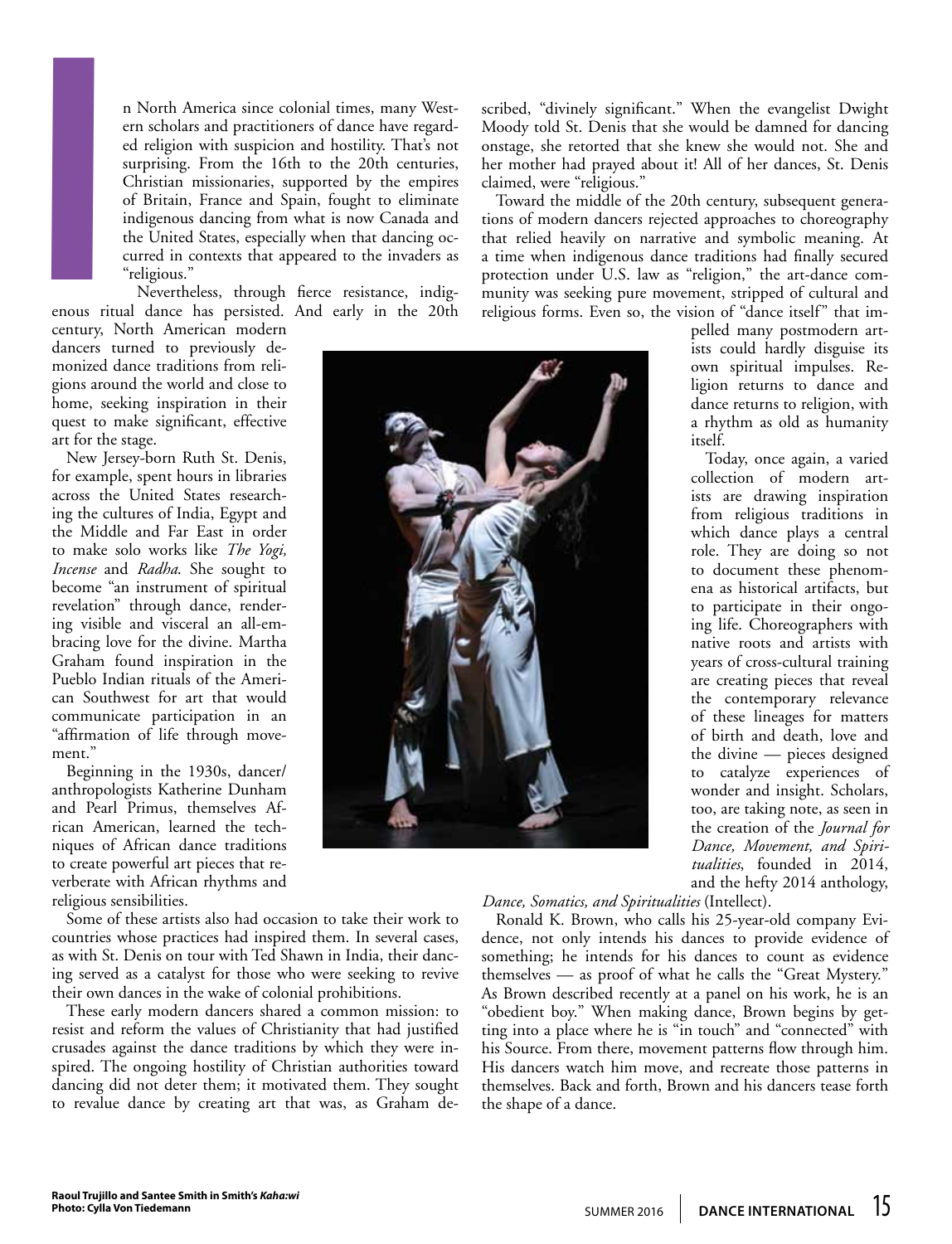

The movement patterns that flow through Brown are those he learned from years of training in African-based spiritual traditions. As an African American raised in Brooklyn, he did not study African American dance; he studied modern dance. Yet he later travelled to Africa and the Caribbean, studying Yoruban, Cuban, Haitian and other African dance forms in which, he affirms, the intention is to open a relationship with the Great Mystery. It is what he intends his work to do as well — for those who dance and those who watch.

In September 2015, Brown's company performed a site-specific piece called *Journey of the Great Mystery* as part of a twoyear residency at Williams College in Williamstown, Massachusetts. On a blue-sky, sun-filled autumn day, more than 60 people gathered in the courtyard of Williams College Museum of Art; the dancers held hands in a circle and bowed their heads. Brown turned to the audience and taught sign language for the phrase: "I will dwell in the house of the Lord forever." The dancers then led us into the museum where the piece began, later moving inside a church and finally to a grassy outdoor space.

In each setting the sequence was similar. Brown's dancers entered with pulsing, undulating movements from African sacred traditions. They clapped, stamped and gestured toward the earth, one another and the sky. The group sat down in a circle, as individuals from the community stepped forward into the ring to "tell" their stories of spiritual journey in movement.

In taking us from one site to another, the piece as a whole enacted a spiritual journey of dancing itself: the dance, birthed in a round womb of a museum gallery, then squeezed its members inside a church (where pews made it nearly impossible for the audience to see the dancers except from the waist up), before breaking free into the open air. There, the repeated movement patterns made sense as the work of a community gathering together in a circle to affirm and celebrate life. In this *Journey*, Brown's fluid forms revealed themselves as evidence.

Santee Smith, of Haudenosaunee (also known as Iroquois) descent, creates modern dances with her Toronto-based company, Kaha:wi Dance Theatre, which pulse with narratives, spatial forms, symbols and movement patterns drawn from Haudenosaunee culture. Kaha:wi is Smith's grandmother's name and her daughter's name, meaning "she carries."

Smith's training is varied, including Canada's National Ballet School and several years participating in the aboriginal dance program at the Banff Centre. Smith explains that her motivations for sharing her culture through modern dance are rooted in her native tradition. She notes on her website, "As a Haudenosaunee person I believe that song and dance were gifts given to us by the Creator, to celebrate our lives on Mother Earth. It is what we do, it is what we know, since first we heard our mother's heartbeat and her muffled voice, and moved along with the sway of her hips. Song and dance together are the ultimate expressions of who we are … [They link] us to each other and to the Creator." For Smith, dance is living. She intends to reveal the living dance of her tradition as an ongoing source of spiritual, female wisdom.

Smith's breakthrough piece in 2004, *Kaha:wi*, does so. As described by scholar Jacqueline Shea Murphy, Smith tells a Haudenosaunee story of creation in which women feature prominently. The piece begins with Smith curled in a circle of light, slowly unfolding, reaching, squatting, stretching and coming to stand. The soundtrack features spoken prayers that begin a Haudenosaunee ritual. She is Life itself, giving birth to Herself.

Three men emerge and three women, as humans on earth. They do a shuffle-dance, arching, bending and spiraling in four directions. As Smith explained in an interview with Shea Murphy from 2007, even though some audience members might perceive the upper body patterns as modern dance, Haudenosaunee would recognize the steps of the shuffle as their own — as sounding out a connection to Mother Earth, source of life.